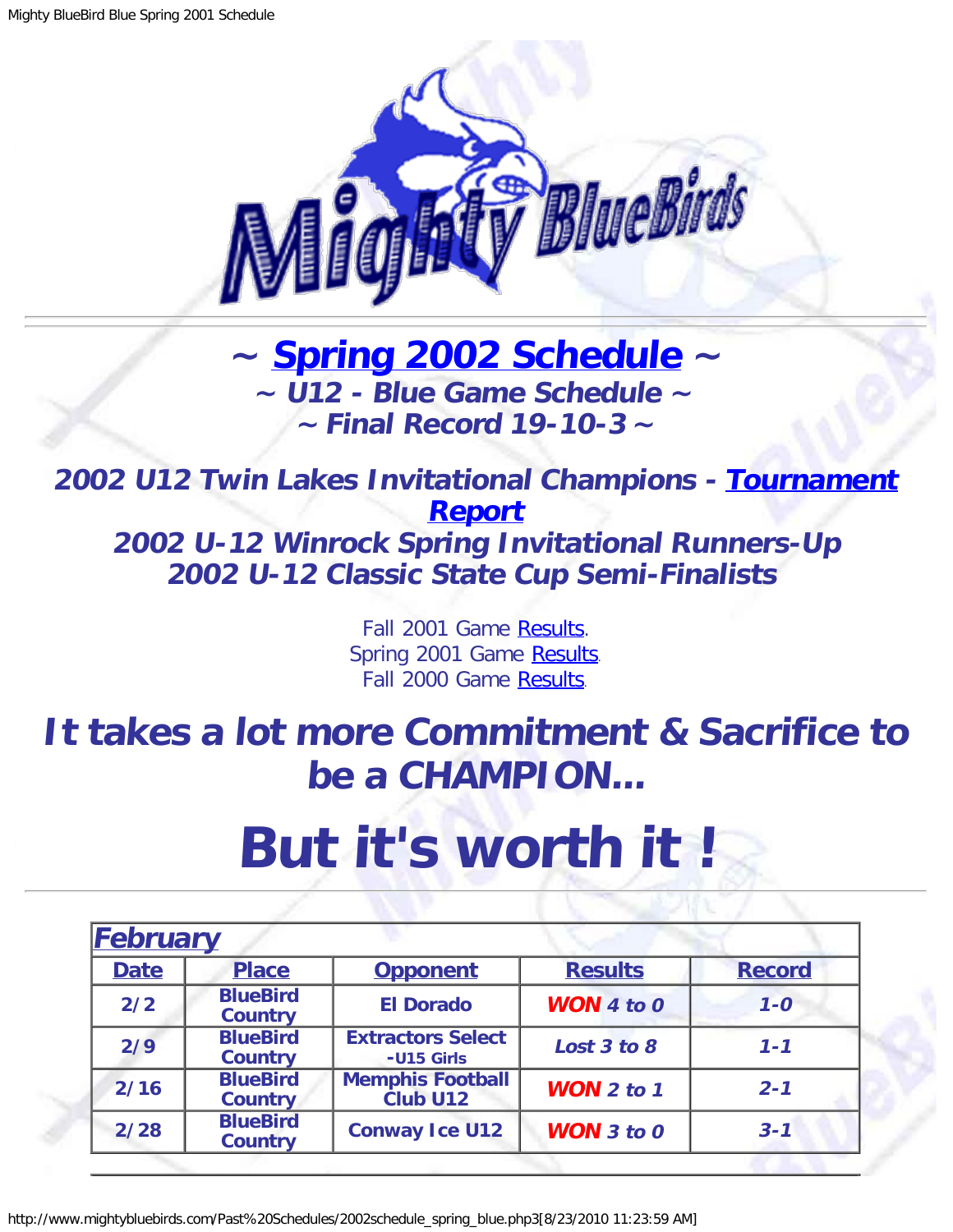| <b>March</b> |                                   |                                           |                       |               |
|--------------|-----------------------------------|-------------------------------------------|-----------------------|---------------|
| <b>Date</b>  | <b>Place</b>                      | <b>Opponent</b>                           | <b>Results</b>        | <b>Record</b> |
| 3/9          | <b>Fort Smith AR</b>              | <b>Moore Eclipse '89</b>                  | Lost 1 to 5           | $3 - 2$       |
| 3/10         | <b>Fort Smith AR</b>              | <b>Edmond Blue</b>                        | Lost0 to 4            | $3 - 3$       |
| 3/10         | <b>Fort Smith AR</b>              | <b>Mighty BlueBirds -</b><br><b>White</b> | Lost 0 to 4           | $3 - 4$       |
| $3/16$       | <b>BlueBird</b><br><b>Country</b> | <b>Lady Storm U12</b>                     | Lost 0 to 1           | $3 - 5$       |
| $3/17$       | <b>Conway, UCA</b>                | <b>Conway Ice U12</b>                     | <b>WON</b> 1 to 0     | $4 - 5$       |
| $3/23$       | <b>Arkadelphia</b>                | Arkadelphia - U-14                        | <b>WON</b> $2$ to $1$ | $5 - 5$       |

| <b>April</b> |                                                              |                        |                                                         |               |
|--------------|--------------------------------------------------------------|------------------------|---------------------------------------------------------|---------------|
| <b>Date</b>  | <b>Place</b>                                                 | <b>Opponent</b>        | <b>Results</b>                                          | <b>Record</b> |
| 4/4          | <b>BlueBird</b><br><b>Country</b>                            | <b>LRFC Blue</b>       | $WON$ 3 to 0                                            | $6 - 5$       |
| 4/6          | <b>Winrock</b><br><b>Tournament</b><br>Little Rock, AR       | <b>Conway Ice</b>      | <b>WON</b> $7$ to $0$                                   | $7 - 5$       |
| 4/6          | <b>Winrock</b><br><b>Tournament</b><br>Little Rock, AR       | <b>Fury 90 Premier</b> | $WON$ 1 to 0                                            | $8 - 5$       |
| 4/7          | <b>Winrock</b><br><b>Tournament</b><br>Little Rock, AR       | <b>Blitz United 90</b> | $WON$ 2 to 0                                            | $9 - 5$       |
| 4/7          | <b>Winrock</b><br><b>Tournament</b><br>Little Rock, AR       | <b>Lady Storm</b>      | Lost 0 to 1                                             | $9 - 6$       |
| 4/13         | <b>Twin Lake</b><br><b>Invitational</b><br>Mountain Home, AR | <b>Comets</b>          | <b>WON</b> 3 to 1                                       | $10 - 6$      |
| 4/13         | <b>Twin Lake</b><br><b>Invitational</b><br>Mountain Home, AR | <b>Cabot Venom</b>     | $WON$ 4 to 0                                            | $11 - 6$      |
| 4/14         | <b>Twin Lake</b><br><b>Invitational</b><br>Mountain Home, AR | <b>Jonesboro</b>       | <b>WON</b> $3$ to $1$                                   | $12 - 6$      |
| 4/14         | <b>Twin Lake</b><br><b>Invitational</b><br>Mountain Home, AR | <b>Conway Inferno</b>  | <b>Tournament</b><br><b>Champs</b><br><b>WON</b> 1 to 0 | $13 - 6$      |
| 4/20         | <b>Conway, UCA</b>                                           | <b>Conway Ice U-12</b> | <b>WON</b> 5 to 0                                       | $14 - 6$      |
| 4/23         | <b>Cabot</b>                                                 | <b>Cabot Venom</b>     | WON 4 to 1                                              | $15 - 6$      |

| <b>May</b>  |                                   |                                      |                     |               |
|-------------|-----------------------------------|--------------------------------------|---------------------|---------------|
| <b>Date</b> | <b>Place</b>                      | <b>Opponent</b>                      | <b>Results</b>      | <b>Record</b> |
| 5/3         | <b>BlueBird</b><br><b>Country</b> | <b>Russellville Flames</b><br>$U-13$ | <b>WON</b> 4 to $2$ | $16 - 6$      |
| 5/3         | <b>BlueBird</b><br><b>Country</b> | <b>Lady Storm U-12</b>               | Tied 0 to 0         | $16 - 1 - 6$  |
| 5/4         | <b>BlueBird</b>                   | <b>East Texas Spirit</b>             | Lost 1 to 5         | $16 - 1 - 7$  |

http://www.mightybluebirds.com/Past%20Schedules/2002schedule\_spring\_blue.php3[8/23/2010 11:23:59 AM]